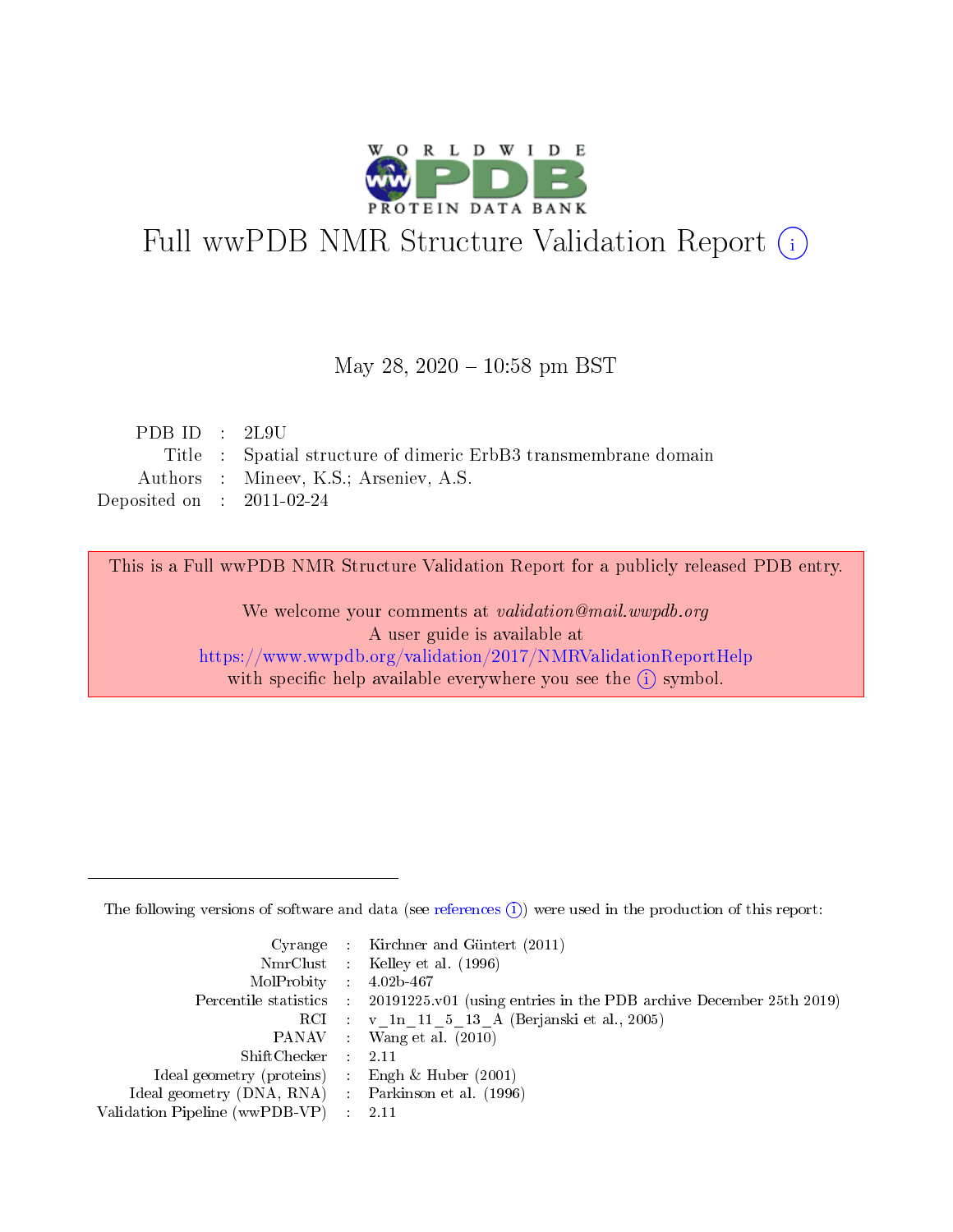# 1 [O](https://www.wwpdb.org/validation/2017/NMRValidationReportHelp#overall_quality)verall quality at a glance (i)

The following experimental techniques were used to determine the structure: SOLUTION NMR

The overall completeness of chemical shifts assignment is 31%.

Percentile scores (ranging between 0-100) for global validation metrics of the entry are shown in the following graphic. The table shows the number of entries on which the scores are based.



Sidechain outliers 154315 11428

The table below summarises the geometric issues observed across the polymeric chains and their fit to the experimental data. The red, orange, yellow and green segments indicate the fraction of residues that contain outliers for  $>=3, 2, 1$  and 0 types of geometric quality criteria. A cyan segment indicates the fraction of residues that are not part of the well-defined cores, and a grey segment represents the fraction of residues that are not modelled. The numeric value for each fraction is indicated below the corresponding segment, with a dot representing fractions  $\epsilon = 5\%$ 

| Mol | $\mid$ Chain $\mid$ Length | Quality of chain |     |     |  |
|-----|----------------------------|------------------|-----|-----|--|
|     | 40                         | 8%<br>25%        | 68% |     |  |
|     | 40                         | 55%              | 18% | 28% |  |

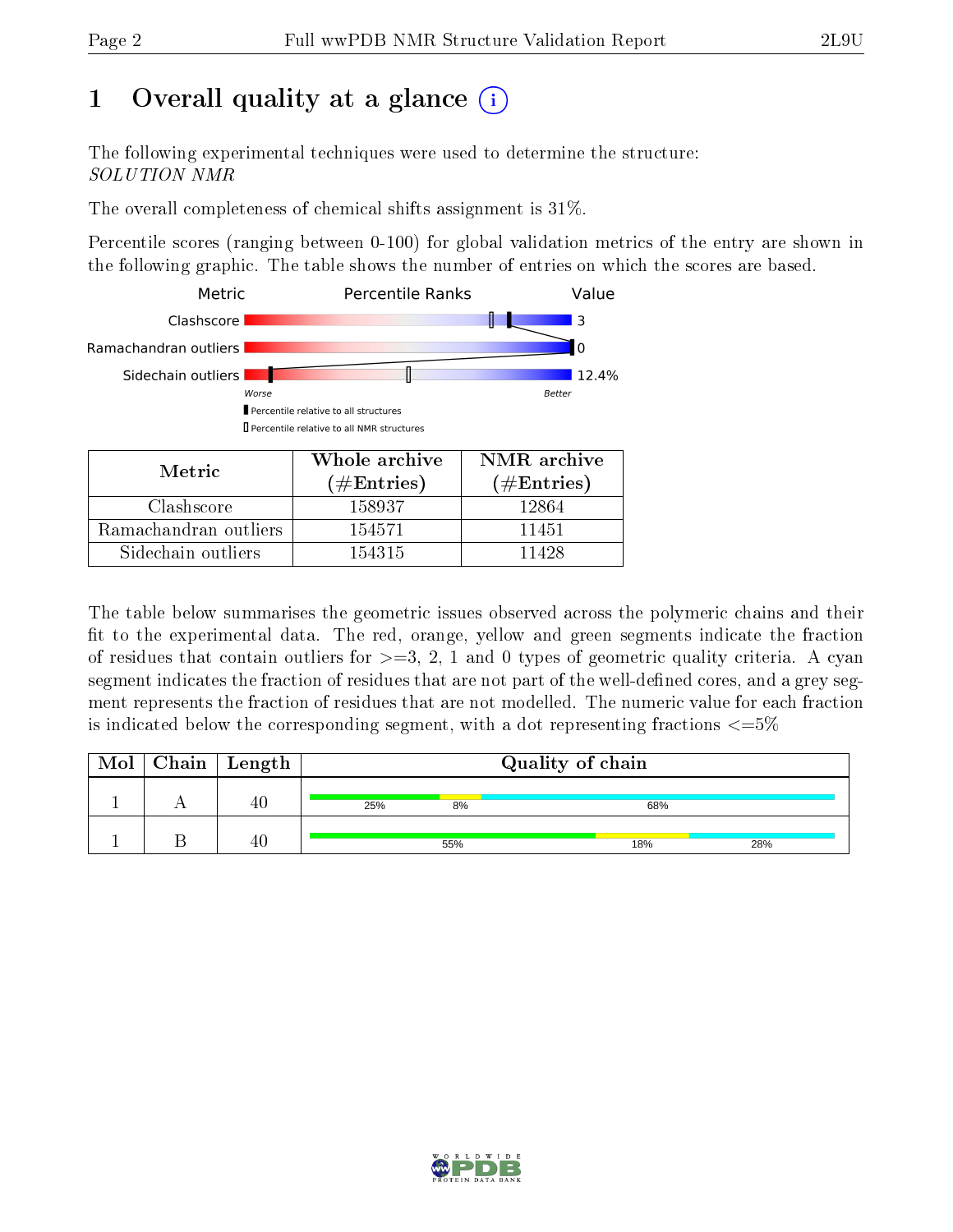# 2 Ensemble composition and analysis  $(i)$

This entry contains 20 models. Model 6 is the overall representative, medoid model (most similar to other models). The authors have identified model 1 as representative, based on the following criterion: fewest violations.

The following residues are included in the computation of the global validation metrics.

| Well-defined (core) protein residues |                                           |                                  |  |  |  |  |  |
|--------------------------------------|-------------------------------------------|----------------------------------|--|--|--|--|--|
|                                      | Well-defined core   Residue range (total) | Backbone RMSD (A)   Medoid model |  |  |  |  |  |
|                                      | $A:654-A:666$ , $B:640-B:668$             | 0.06                             |  |  |  |  |  |
|                                      | 42                                        |                                  |  |  |  |  |  |

Ill-defined regions of proteins are excluded from the global statistics.

Ligands and non-protein polymers are included in the analysis.

The models can be grouped into 3 clusters and 2 single-model clusters were found.

| Cluster number        | Models                                           |
|-----------------------|--------------------------------------------------|
|                       | $1, 3, 4, 5, 6, 7, 8, 9, 10, 12, 14, 15, 17, 20$ |
|                       |                                                  |
|                       | 13.19                                            |
| Single-model clusters | 16:18                                            |

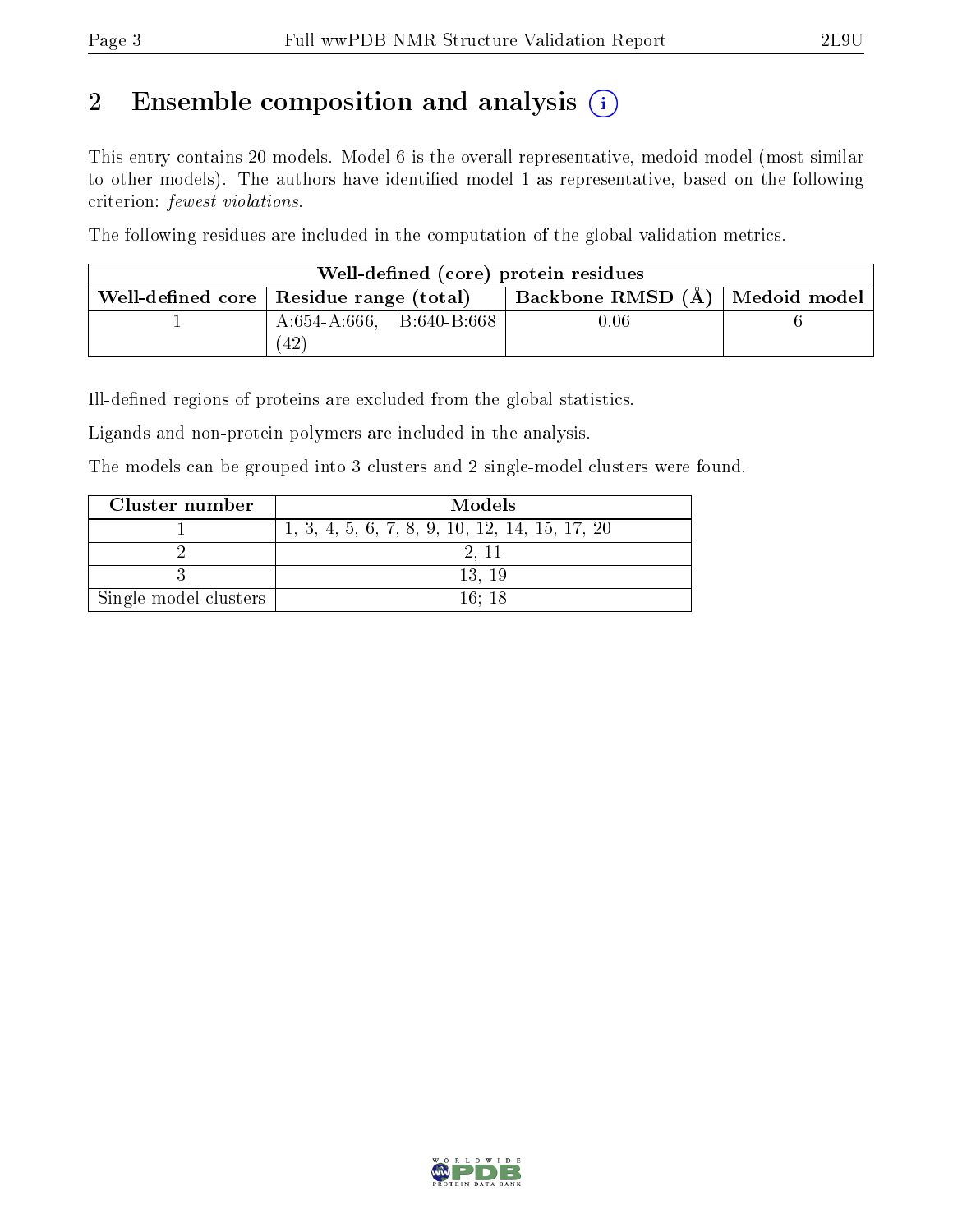# 3 Entry composition (i)

There is only 1 type of molecule in this entry. The entry contains 1320 atoms, of which 662 are hydrogens and 0 are deuteriums.

Molecule 1 is a protein called Receptor tyrosine-protein kinase erbB-3.

|  |  | $Mol$   Chain   Residues | Atoms           |            |            |     |                |  | $\operatorname{Trace}$ |
|--|--|--------------------------|-----------------|------------|------------|-----|----------------|--|------------------------|
|  |  |                          | Total C H N O S |            |            |     |                |  |                        |
|  |  | 660.                     |                 | 213 331 67 |            | -45 | $\overline{4}$ |  |                        |
|  |  |                          | Total C H N     |            |            |     | $\bigcap$      |  |                        |
|  |  |                          | 660             |            | 213 331 67 |     | 45             |  |                        |

There are 18 discrepancies between the modelled and reference sequences:

| Chain | Residue | Modelled   | Actual     | Comment               | Reference         |
|-------|---------|------------|------------|-----------------------|-------------------|
| A     | 637     | <b>MET</b> |            | <b>EXPRESSION TAG</b> | <b>UNP P21860</b> |
| А     | 638     | <b>GLY</b> |            | <b>EXPRESSION TAG</b> | <b>UNP P21860</b> |
| А     | 639     | $\rm{ARG}$ | <b>LYS</b> | ENGINEERED MUTATION   | <b>UNP P21860</b> |
| А     | 671     | <b>HIS</b> |            | <b>EXPRESSION TAG</b> | <b>UNP P21860</b> |
| А     | 672     | HIS        |            | <b>EXPRESSION TAG</b> | <b>UNP P21860</b> |
| А     | 673     | HIS        |            | <b>EXPRESSION TAG</b> | <b>UNP P21860</b> |
| А     | 674     | HIS        |            | <b>EXPRESSION TAG</b> | <b>UNP P21860</b> |
| А     | 675     | <b>HIS</b> |            | <b>EXPRESSION TAG</b> | <b>UNP P21860</b> |
| А     | 676     | HIS        |            | <b>EXPRESSION TAG</b> | <b>UNP P21860</b> |
| B     | 637     | MET        |            | <b>EXPRESSION TAG</b> | <b>UNP P21860</b> |
| B     | 638     | <b>GLY</b> |            | <b>EXPRESSION TAG</b> | <b>UNP P21860</b> |
| B     | 639     | $\rm{ARG}$ | <b>LYS</b> | ENGINEERED MUTATION   | <b>UNP P21860</b> |
| B     | 671     | HIS        |            | <b>EXPRESSION TAG</b> | <b>UNP P21860</b> |
| B     | 672     | HIS        |            | <b>EXPRESSION TAG</b> | <b>UNP P21860</b> |
| B     | 673     | HIS        |            | <b>EXPRESSION TAG</b> | <b>UNP P21860</b> |
| B     | 674     | HIS        |            | <b>EXPRESSION TAG</b> | <b>UNP P21860</b> |
| B     | 675     | <b>HIS</b> |            | <b>EXPRESSION TAG</b> | <b>UNP P21860</b> |
| B     | 676     | HIS        |            | <b>EXPRESSION TAG</b> | <b>UNP P21860</b> |

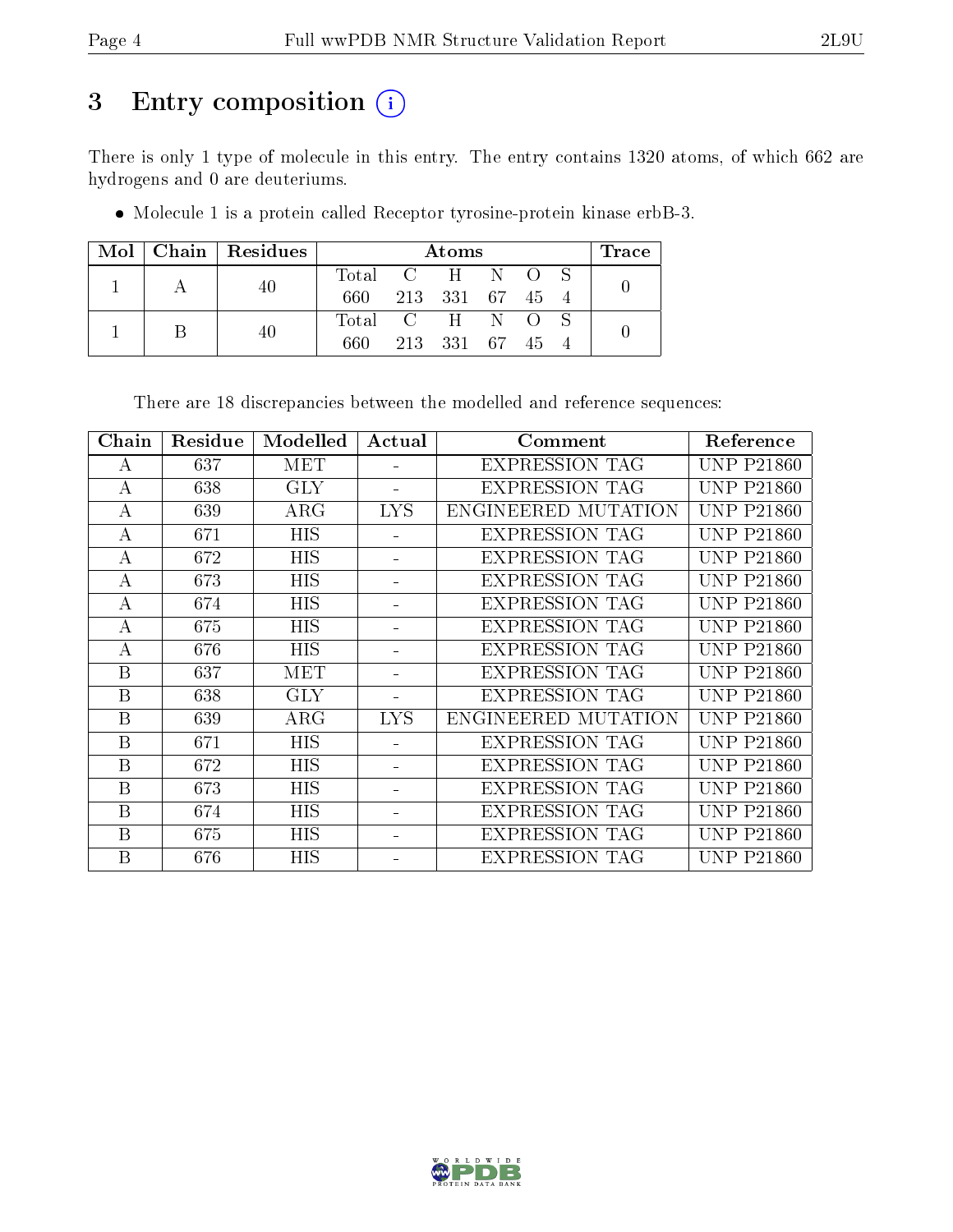# 4 Residue-property plots  $\binom{1}{1}$

# <span id="page-4-0"></span>4.1 Average score per residue in the NMR ensemble

These plots are provided for all protein, RNA and DNA chains in the entry. The first graphic is the same as shown in the summary in section 1 of this report. The second graphic shows the sequence where residues are colour-coded according to the number of geometric quality criteria for which they contain at least one outlier: green  $= 0$ , yellow  $= 1$ , orange  $= 2$  and red  $= 3$  or more. Stretches of 2 or more consecutive residues without any outliers are shown as green connectors. Residues which are classified as ill-defined in the NMR ensemble, are shown in cyan with an underline colour-coded according to the previous scheme. Residues which were present in the experimental sample, but not modelled in the final structure are shown in grey.

• Molecule 1: Receptor tyrosine-protein kinase erbB-3



# 4.2 Scores per residue for each member of the ensemble

Colouring as in section [4.1](#page-4-0) above.

### 4.2.1 Score per residue for model 1



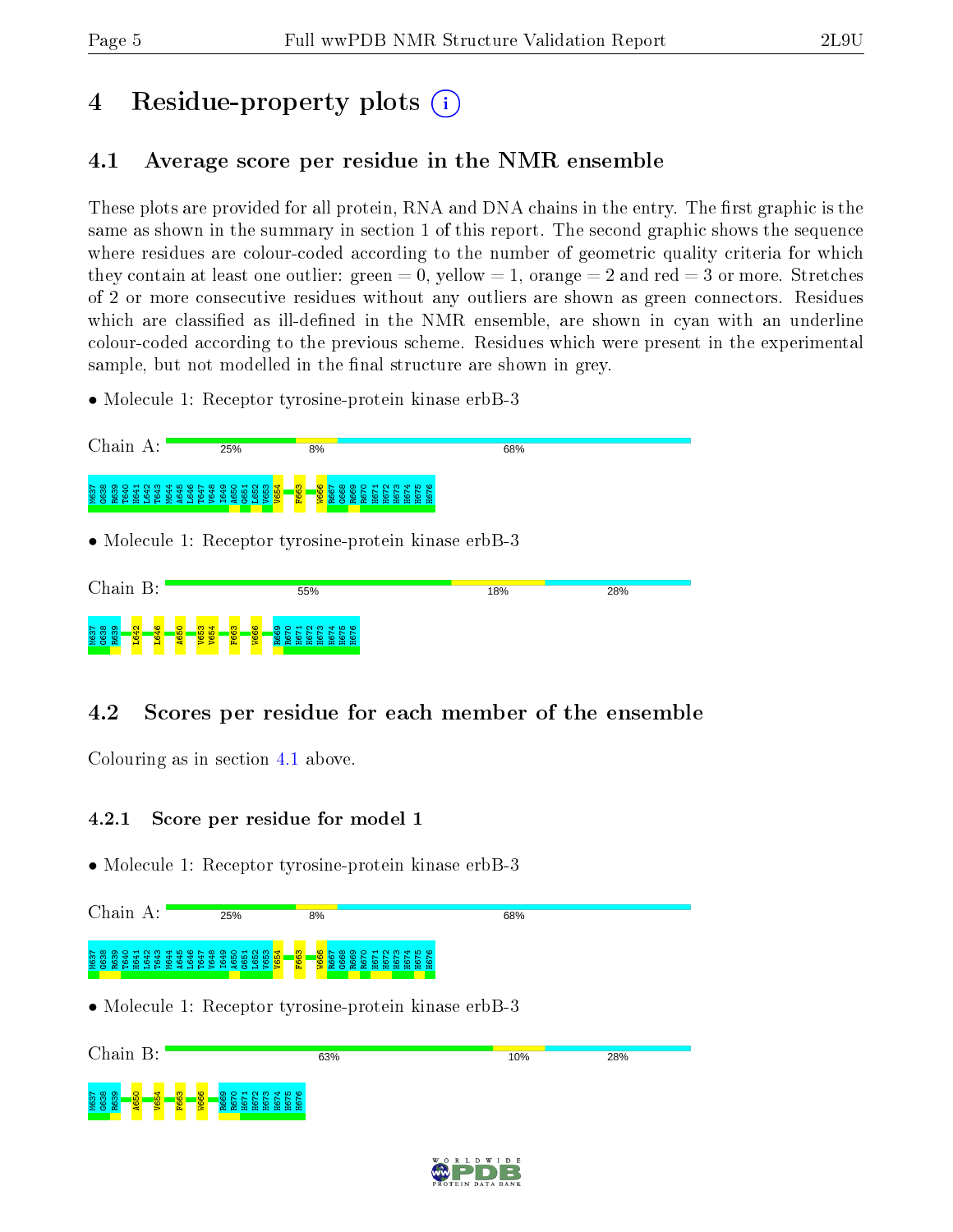#### 4.2.2 Score per residue for model 2

• Molecule 1: Receptor tyrosine-protein kinase erbB-3

| $Chain A$ : | 23%                                                                                                                                        | 10%                                                    | 68% |
|-------------|--------------------------------------------------------------------------------------------------------------------------------------------|--------------------------------------------------------|-----|
|             | និន្ទន សមាន និន្ទន សមាន និន្ទន និន្ទ<br>ខ្លួន ខ្លួន ភ្នំងន្ទន្ទន្ទន្ទ្រន្ទន្ទ្រន្ទ្រន្ទ្រា<br>រួម ខ្លួន ១ ភិក្ខុងន្ទ្រា ភិក្ខុងន្ទ្រា ប្លា | <b>868827227888</b><br><mark>តំ</mark> ង ដ ង ង ង ង ង ង |     |
|             |                                                                                                                                            | • Molecule 1: Receptor tyrosine-protein kinase erbB-3  |     |

| Chain<br>R٠                                                                           | 50%                                                                                                                                  | 23% | 28% |
|---------------------------------------------------------------------------------------|--------------------------------------------------------------------------------------------------------------------------------------|-----|-----|
| <b>1637</b><br>8638<br>889<br>$\mathbf{N}$<br>ਵਾਂ '<br>ıс<br>ᢦ<br><u>ິ</u><br>٥o<br>G | $\sigma$ to to<br>m<br><b>O</b><br>$\sim$<br>ന<br>-<br>ന<br><b>IO</b><br><b>O</b><br><b>O</b><br><b>PE</b><br>$\circ$<br>œ<br>m<br>m |     |     |

#### 4.2.3 Score per residue for model 3

• Molecule 1: Receptor tyrosine-protein kinase erbB-3

| ⌒'1.                                                                                  | 25%                                                                | 8%                                                                                                                                                                   | 68% |  |
|---------------------------------------------------------------------------------------|--------------------------------------------------------------------|----------------------------------------------------------------------------------------------------------------------------------------------------------------------|-----|--|
| √ ഥ<br>$\sim \infty$<br>$\sim$<br>ന<br>െ<br><b>163</b><br>C63<br>- 4<br>. .<br>.<br>− | ന<br>$\circ$<br><u>ന ಈ</u><br>$\circ$<br>ൈ<br>-<br>e۲<br><b>RO</b> | m <sub>s</sub><br>$\sigma$ to to<br><b>NM</b><br>െറ<br>$\infty$<br>$\mathbf{H}$<br>ຕ<br>$8^{\circ}$<br>$\sim$<br>m<br>œ<br><b>Dra</b><br>. .<br><b>COL</b><br>œ<br>. |     |  |

• Molecule 1: Receptor tyrosine-protein kinase erbB-3

| Chain                |               | R٠             |                       |                               |           |                                        | 55%                                                                     | 18% | 28% |
|----------------------|---------------|----------------|-----------------------|-------------------------------|-----------|----------------------------------------|-------------------------------------------------------------------------|-----|-----|
| M637<br>G638<br>R639 | $\frac{4}{3}$ | $\overline{ }$ | $\bullet$<br><b>a</b> | S<br>₩<br>$\frac{1}{8}$<br>ь. | 663<br>b. | <b>O</b><br>$\frac{1}{66}$<br><b>D</b> | $\circ$ $\cdot$<br>െ<br>œ<br>in in<br>൹<br>$\sim$<br><b>AAAAAA</b><br>œ |     |     |

- 4.2.4 Score per residue for model 4
- Molecule 1: Receptor tyrosine-protein kinase erbB-3

| hain                                                                                            | 25%                                                                                                                                                                                                                        | 8%                                                                                                                                                                 | 68% |
|-------------------------------------------------------------------------------------------------|----------------------------------------------------------------------------------------------------------------------------------------------------------------------------------------------------------------------------|--------------------------------------------------------------------------------------------------------------------------------------------------------------------|-----|
| $\sim \infty$<br>$\rightarrow$<br><u>ത</u> ത<br>÷<br>₩<br>. ett<br>$\mathcal{F}$ is $\alpha$ in | O O H N M T L O L Q O O H<br><u>രത്തി</u><br>ਦਿ<br>÷<br>æ<br>$-$<br>$\mathbf{H}$<br>ഥ<br><u> מו מו</u><br>. HI<br>ю<br>ഥ<br>ີຕິ<br>ൟ<br>$\circ$<br>$\sim$<br>æ<br>ິ<br><b>H 2 4 J H 5 H 4</b><br><b>COL</b><br>- -<br>تسمي | <b>ONDOUNOTO</b><br>ത<br>$\circ$<br>۰œ<br>m<br>~<br>È<br>-<br><b>O</b><br>$\sim$<br>m<br>$\sim$<br>m<br>.<br>Dr.<br><b>STEP</b><br>െ ഷ<br>œ<br>- 65<br><b>COLL</b> |     |

| Chain B:                                                                             | 63%                                                        | 10% | 28% |
|--------------------------------------------------------------------------------------|------------------------------------------------------------|-----|-----|
| <b>V654</b><br>88<br>88<br>28<br>28<br>F663<br><b>A650</b><br><b>B</b> <sub>50</sub> | $00 - 000$<br>ဖ<br>-<br>-<br>-<br>∼<br>88888<br>/ 留<br>မ္ထ |     |     |

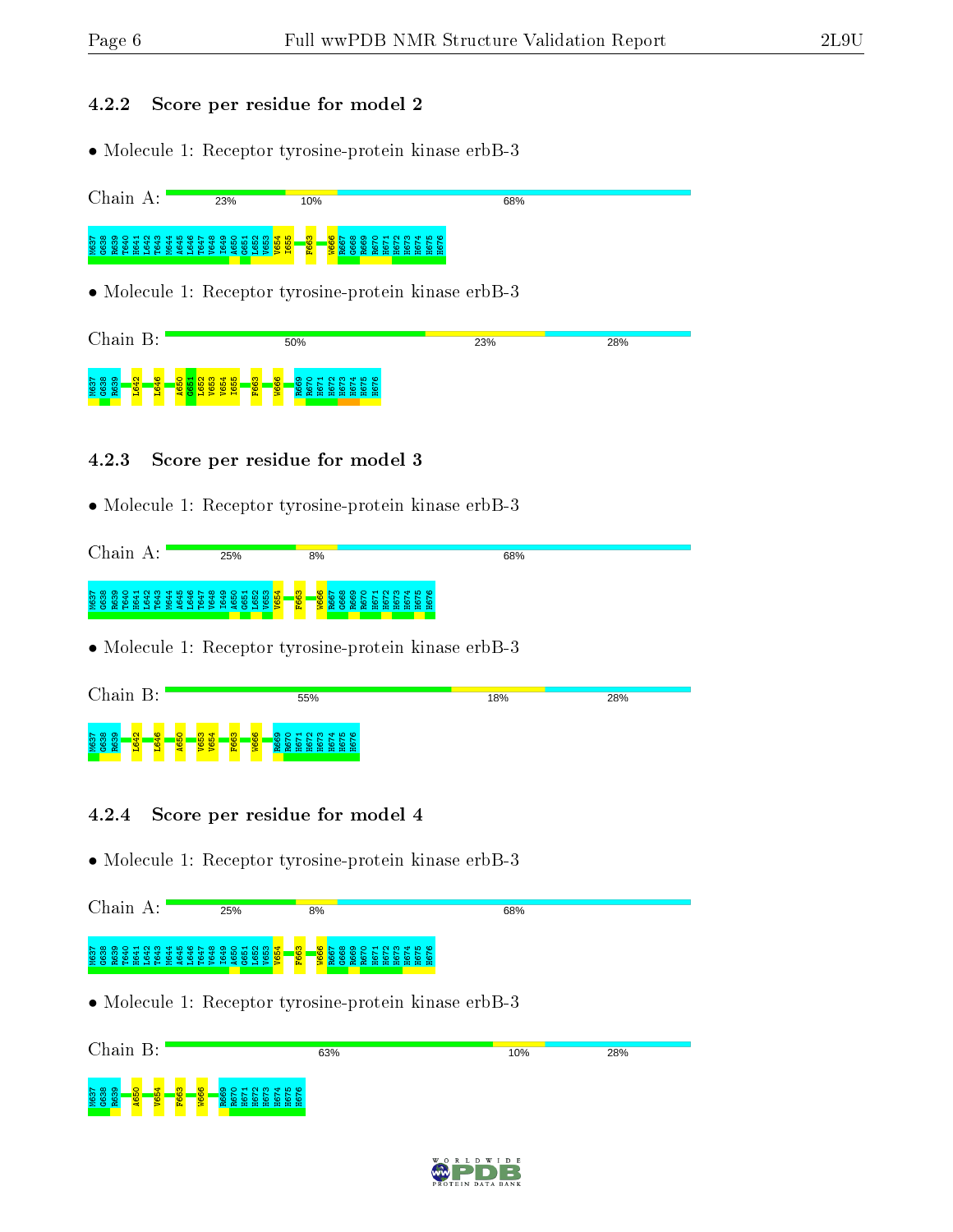#### 4.2.5 Score per residue for model 5

• Molecule 1: Receptor tyrosine-protein kinase erbB-3

| Chain A:                                                                           | 25%<br>8%                                                | 68% |     |
|------------------------------------------------------------------------------------|----------------------------------------------------------|-----|-----|
| ត្តទី ក្នុង ក្នុង ក្នុង ក្នុង ក្នុង<br>ខេន្តទី ក្នុង ក្នុង ក្នុង ក្នុង ក្នុង ក្នុង |                                                          |     |     |
|                                                                                    | • Molecule 1: Receptor tyrosine-protein kinase erbB-3    |     |     |
| Chain B:                                                                           | 55%                                                      | 18% | 28% |
|                                                                                    |                                                          |     |     |
| 4.2.6                                                                              | Score per residue for model 6 (medoid)                   |     |     |
|                                                                                    | • Molecule 1: Receptor tyrosine-protein kinase erbB-3    |     |     |
| Chain A:                                                                           | 25%<br>8%                                                | 68% |     |
| 383<br>883<br>1941<br>1942                                                         | 1643<br>1644 845<br>1644 846 850 861<br>1644 845 860 861 |     |     |
|                                                                                    | • Molecule 1: Receptor tyrosine-protein kinase erbB-3    |     |     |
| Chain B:                                                                           | 53%                                                      | 20% | 28% |
|                                                                                    | R670<br>H671<br>H672<br>195<br>195<br>195                |     |     |
| 4.2.7                                                                              | Score per residue for model 7                            |     |     |
|                                                                                    | • Molecule 1: Receptor tyrosine-protein kinase erbB-3    |     |     |
| Chain A:                                                                           | 25%<br>8%                                                | 68% |     |
| हैं से से<br>इन्हें                                                                |                                                          |     |     |

• Molecule 1: Receptor tyrosine-protein kinase erbB-3

| Chain B:                                                                                              | 63%                                                       | 10% | 28% |
|-------------------------------------------------------------------------------------------------------|-----------------------------------------------------------|-----|-----|
| $\frac{1}{2}$<br><b>1637</b><br>8638<br>889<br>$8 -$<br>F663<br>$8^{\circ}$<br>g<br>9<br>$\mathbf{g}$ | $\sigma$ and<br>$\sim$<br>ന<br>$00$ $-$<br>엺<br><b>CO</b> |     |     |



÷,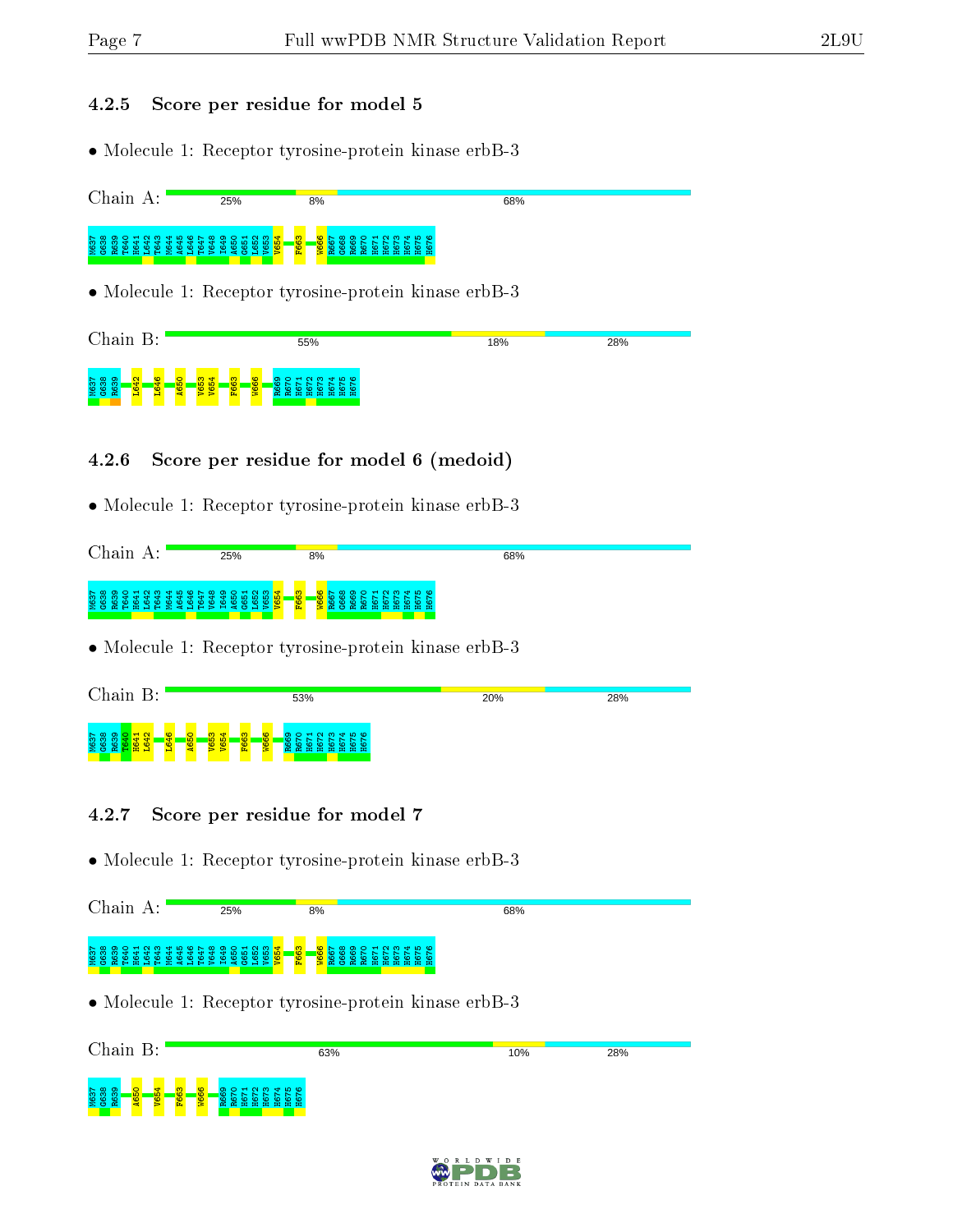#### 4.2.8 Score per residue for model 8

• Molecule 1: Receptor tyrosine-protein kinase erbB-3

| Chain A:                                          | 25%                                                                                                   | 8%                                                                                                                                                     | 68% |
|---------------------------------------------------|-------------------------------------------------------------------------------------------------------|--------------------------------------------------------------------------------------------------------------------------------------------------------|-----|
| H641<br>L642<br>৯ ଛ ଛ ୫<br>ႜႍၒႍ<br>န္ထ<br>옾<br>-8 | ന<br><b>A650</b><br>15<br>5<br>195<br>195<br>195<br>I649<br>- io<br>္ထိ<br>$\sim$<br><b>CO</b><br>မွှ | $\frac{3}{2}$<br>⊣ ഹ ശ<br>$\infty$<br>$\sim$<br>്<br>െ<br>m<br>¢<br>$\sim$<br>စ<br>œ<br>图<br>ρą<br>留<br>溫<br>留<br>요<br>£Θ<br>్టి<br>ខ្ល<br>留<br>邕<br>알 |     |

• Molecule 1: Receptor tyrosine-protein kinase erbB-3

| Chain<br>ĸ٠                                                                                |                            |     |     |
|--------------------------------------------------------------------------------------------|----------------------------|-----|-----|
|                                                                                            | 60%                        | 13% | 28% |
|                                                                                            |                            |     |     |
| <b>SC</b><br>m                                                                             | o o<br><b>Service</b><br>m |     |     |
| 8<br>1637<br>C638<br>R639<br>$S_1$<br>P.<br><b>io</b> l<br><b>DO</b><br>¢<br>ö.<br>$\circ$ |                            |     |     |
| g<br>留<br>æ                                                                                |                            |     |     |

#### 4.2.9 Score per residue for model 9

• Molecule 1: Receptor tyrosine-protein kinase erbB-3

| $\sim$<br>л.                                                                                  | 25%                                                                                                                                        | 8%                                                                                                                                                                                                              | 68% |  |
|-----------------------------------------------------------------------------------------------|--------------------------------------------------------------------------------------------------------------------------------------------|-----------------------------------------------------------------------------------------------------------------------------------------------------------------------------------------------------------------|-----|--|
| N637<br>C638<br>R639<br>ന ക ര<br>$\mathbf{H}$ $\mathbf{N}$<br>$\circ$<br>ᆔ<br>- 2<br>- -<br>. | <u>രത്തി</u><br>$\circ$<br>$\circ$ $\sim$ $\infty$<br>ਾਜ<br>െ<br>$\sim$<br>-10.<br><u> ന ന</u><br>חו<br><b>COLOR</b><br>æ<br>H > H<br>- 44 | m <sub>s</sub><br>$\sigma$ and $\sigma$<br>ာ ဝ<br>$-100$<br><b>∞</b><br>$\sim$<br>$8^{\circ}$<br>$\sim$<br>m<br>æ<br>$\sim$<br>$\sim$<br>1999<br>b.<br><b>COL</b><br><b>COLUM</b><br>œ<br>. .<br>.<br>œ<br>40 J |     |  |

• Molecule 1: Receptor tyrosine-protein kinase erbB-3

| Chain<br>p.                                                                                                                                  | 60%                                                                                         | 13% | 28% |
|----------------------------------------------------------------------------------------------------------------------------------------------|---------------------------------------------------------------------------------------------|-----|-----|
| ത<br>M637<br>G638<br>R639<br>650<br>$\omega$ 4<br>$\overline{8}$<br><mark>္ဘ</mark> ္က ဗု<br><b>CO</b><br>a<br><b>Page</b><br><b>Section</b> | - <del>et</del> t<br>െ സ<br>ം വ<br>$\sigma$ o $\tau$<br><b>O</b><br><b>SS</b><br>ь<br>æ<br> |     |     |

#### 4.2.10 Score per residue for model 10

• Molecule 1: Receptor tyrosine-protein kinase erbB-3

| hain                                                                                                                    | 25%                                                                                                                                            | 8%                                                                                                                                                                                                 | 68% |
|-------------------------------------------------------------------------------------------------------------------------|------------------------------------------------------------------------------------------------------------------------------------------------|----------------------------------------------------------------------------------------------------------------------------------------------------------------------------------------------------|-----|
|                                                                                                                         |                                                                                                                                                |                                                                                                                                                                                                    |     |
|                                                                                                                         |                                                                                                                                                |                                                                                                                                                                                                    |     |
| ÷<br>- 64<br>ਾਵਾਂ<br>÷<br>- 11<br>ິ<br><b>H</b> 27 of<br>1979<br>$\mathcal{F}$ is $\mathcal{F}$ in $\mathcal{F}$<br>تسم | ÷<br>÷<br>÷.<br>∕ <del>d</del><br>ഥ<br>÷<br><u> က</u><br><u> ယ ယ</u><br>൹<br>൹<br>$\omega$<br>$\infty$<br>൹<br>. <i>.</i><br>الله ۱۳۹<br>- - - | <sub>co</sub><br><b>CON</b><br>8 <sup>o</sup><br>∞<br>۰œ۰<br>~<br>~<br>~<br>m.<br>$\sim$<br>$\sim$<br>$\sim$<br>- 69<br>a ma<br><b>BEL BEL</b><br><b>Draw</b><br>ട്ട് ക<br>1979<br>œ<br><b>COL</b> |     |

| Chain<br>$\rm B$ :                                                                                                           | 60%                                                                                                    | 13% | 28% |
|------------------------------------------------------------------------------------------------------------------------------|--------------------------------------------------------------------------------------------------------|-----|-----|
| 1637<br>1638<br>1639<br>$m +$<br><mark>-8</mark><br><b>A650</b><br><b>O</b><br><u>10101</u><br>¢<br>g<br>g<br>留<br><u>يو</u> | $\omega$ $\omega$<br>$\sim$<br>ന<br>$\overline{\phantom{a}}$<br>$\circ$<br>≂.<br>െ<br>ິ<br>留<br>留<br>œ |     |     |

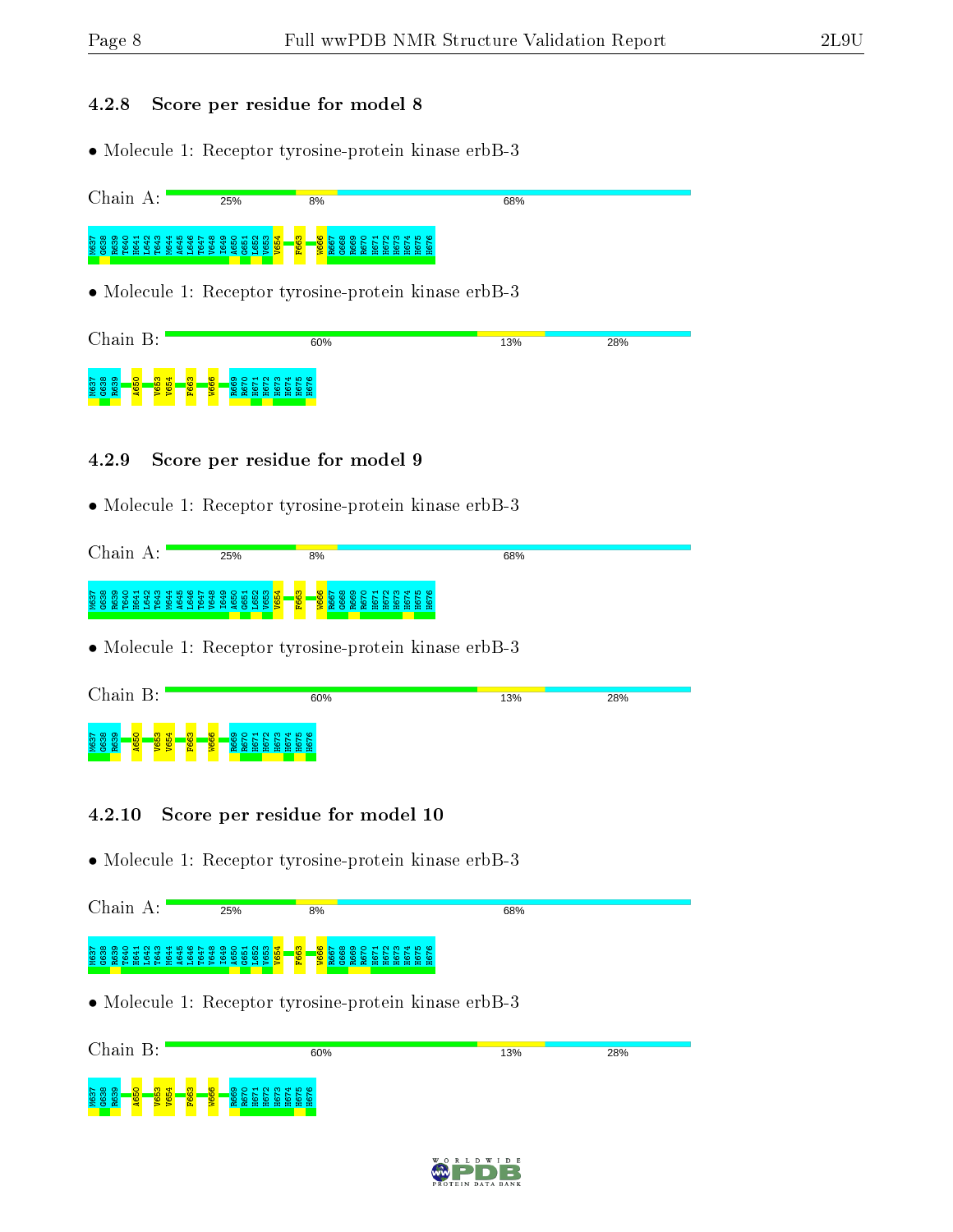#### 4.2.11 Score per residue for model 11

• Molecule 1: Receptor tyrosine-protein kinase erbB-3

| Chain A: | 23% | 10%                                                   | 68% |     |
|----------|-----|-------------------------------------------------------|-----|-----|
|          |     |                                                       |     |     |
|          |     | • Molecule 1: Receptor tyrosine-protein kinase erbB-3 |     |     |
| Chain B: | 50% |                                                       | 23% | 28% |

#### <mark>용 - 8</mark><br>888 - 888<br>288 <mark>8 원 - 8</mark> A650  $651$ L652 V653 V654 I655 F663 W666 R669 R670 H672<br>H673<br>H673<br>H673

#### 4.2.12 Score per residue for model 12

• Molecule 1: Receptor tyrosine-protein kinase erbB-3

| MТ.                                           | 25%                                                          | 8%                                                                                       | 68%       |  |
|-----------------------------------------------|--------------------------------------------------------------|------------------------------------------------------------------------------------------|-----------|--|
| N637<br>C638<br>R639<br>₩<br>$\sim$<br>ന<br>ᆊ | $\sim$<br><u>ന്</u><br>e۲<br>÷<br>חו<br>ം പ<br>-<br>חו<br>്റ | ത<br>െ െ<br>$\mathbf{H}$ $\mathbf{N}$<br>$\infty$<br>$\sim$<br>8 <sup>o</sup><br>ິ<br>E. | ေက ႕ျက္ က |  |

• Molecule 1: Receptor tyrosine-protein kinase erbB-3

| Chain<br>R٠                                                                                    | 55%                                                                                                                                  | 18% | 28% |
|------------------------------------------------------------------------------------------------|--------------------------------------------------------------------------------------------------------------------------------------|-----|-----|
| $\circ$<br>õ<br>$\sim$<br>₩<br>M637<br>G638<br>홌<br>$\frac{1}{100}$<br> 없 <br>æ<br>ഫ<br>E<br>- | ത<br>$H \cap H$<br><b>O</b><br>$\circ$<br>$\frac{1}{100}$<br>$\overline{\text{6}}$<br>æ<br>÷.<br>E.<br>÷<br>ш<br>- 55<br>ш<br>軍<br>ю |     |     |

#### 4.2.13 Score per residue for model 13

| Chain A:<br>23%                                                                            | 10%                                    | 68% |  |
|--------------------------------------------------------------------------------------------|----------------------------------------|-----|--|
| <b>888</b><br><u>ន្ទ្រីទីទីត្តទីន្ទ្រីទីទីទីទីទីទីទី</u><br><b>SS</b><br>$\ddot{\epsilon}$ | <mark>663</mark><br>റത്ത മര<br>ິ<br>B. |     |  |
| • Molecule 1: Receptor tyrosine-protein kinase erbB-3                                      |                                        |     |  |



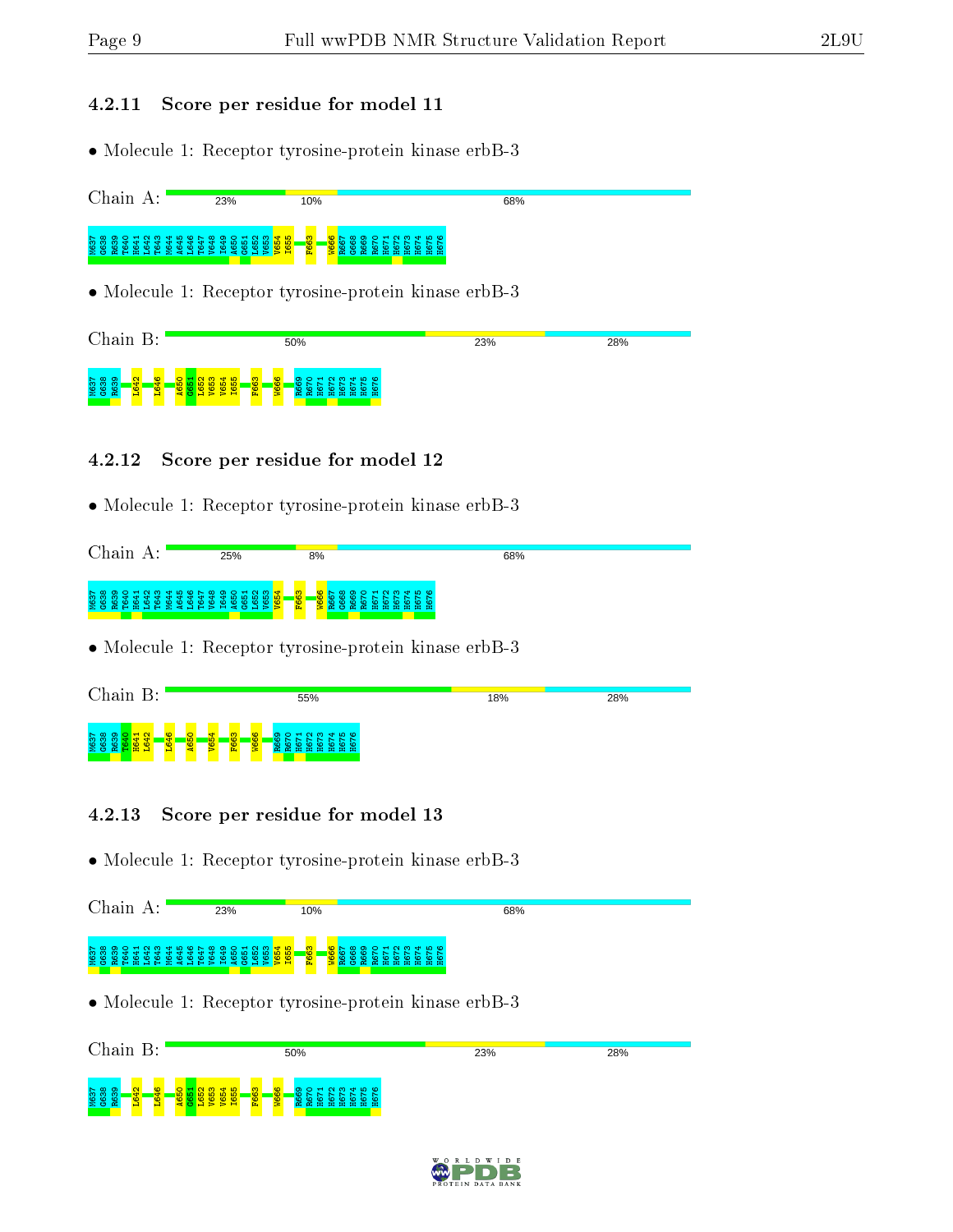#### 4.2.14 Score per residue for model 14

• Molecule 1: Receptor tyrosine-protein kinase erbB-3

| Chain A: | 25% | 8%                                                    | 68% |     |
|----------|-----|-------------------------------------------------------|-----|-----|
|          |     | E <mark>es</mark>                                     |     |     |
|          |     | • Molecule 1: Receptor tyrosine-protein kinase erbB-3 |     |     |
| Chain B: |     | 60%                                                   | 13% | 28% |

#### <mark>ន្ធ ន</mark><br>ទី <mark>នី នី នី</mark><br>កំពុ<mark>ង</mark> V654 F663 W666 R669 R670 H671 H672 H673 H674 H675 H676

#### 4.2.15 Score per residue for model 15

• Molecule 1: Receptor tyrosine-protein kinase erbB-3

| $\sim$ 1                                           | 25%                                                                                      | 8%                                                                                                 | 68% |  |
|----------------------------------------------------|------------------------------------------------------------------------------------------|----------------------------------------------------------------------------------------------------|-----|--|
| ന ക ന<br>M637<br>G638<br>R639<br>T641<br>L642<br>ൟ | $\sim$ $\sim$<br>ത<br>e vet i<br><b>R</b><br>∼<br>$\sim$<br>$\sim$<br>$\sim$<br>ഹ<br>ιю. | ത<br>$\sigma$ $\sigma$<br>$\mathbf{H}$ $\mathbf{N}$<br>ന .<br><u>െറ</u><br>$\infty$<br>$8^{\circ}$ |     |  |

• Molecule 1: Receptor tyrosine-protein kinase erbB-3

| Chain<br>$\mathbf D$ .                                         |                                                              | 58%                                                                                             | 15% | 28% |
|----------------------------------------------------------------|--------------------------------------------------------------|-------------------------------------------------------------------------------------------------|-----|-----|
| M637<br>G638<br>R639<br>$\overline{a}$<br>$\overline{ }$<br>·없 | <b>m</b><br>¢<br><b>  8 </b><br>$8^{\circ}$<br>$\circ$<br>P4 | $-0.0$<br>ന<br>$\circ$<br>$\overline{\phantom{a}}$<br>്പ<br>$\sim$<br>œ.<br>(重量)<br>軍<br>E<br>로 |     |     |

#### 4.2.16 Score per residue for model 16

ಹ 8 8 <mark>8 9 4 5</mark><br>8 8 9 <mark>8 4 4 5</mark><br>8 8 9 <mark>8 4 4 5</mark>

L646 A650  $651$ L652 V653 V654 F663 W666 R669 R670 H671 H672 H673 H674 H675 H676

• Molecule 1: Receptor tyrosine-protein kinase erbB-3

| Chain A:     |   | 25%                                                                                                                                 | 8%                                                    | 68% |     |
|--------------|---|-------------------------------------------------------------------------------------------------------------------------------------|-------------------------------------------------------|-----|-----|
| M637<br>C638 | ഥ | $\circ$ $\sim$ $\circ$ $\circ$<br>് ന<br>⊶<br>i ge a ga ga ga ga ga ga ga ga g <mark>ig</mark><br>i ga ga ga ga ga ga ga ga ga ga g | m.<br><b>ON COOCH COO</b><br>F66<br>88<br>Rec<br>22 A |     |     |
|              |   |                                                                                                                                     | • Molecule 1: Receptor tyrosine-protein kinase erbB-3 |     |     |
| Chain B:     |   |                                                                                                                                     | 50%                                                   | 23% | 28% |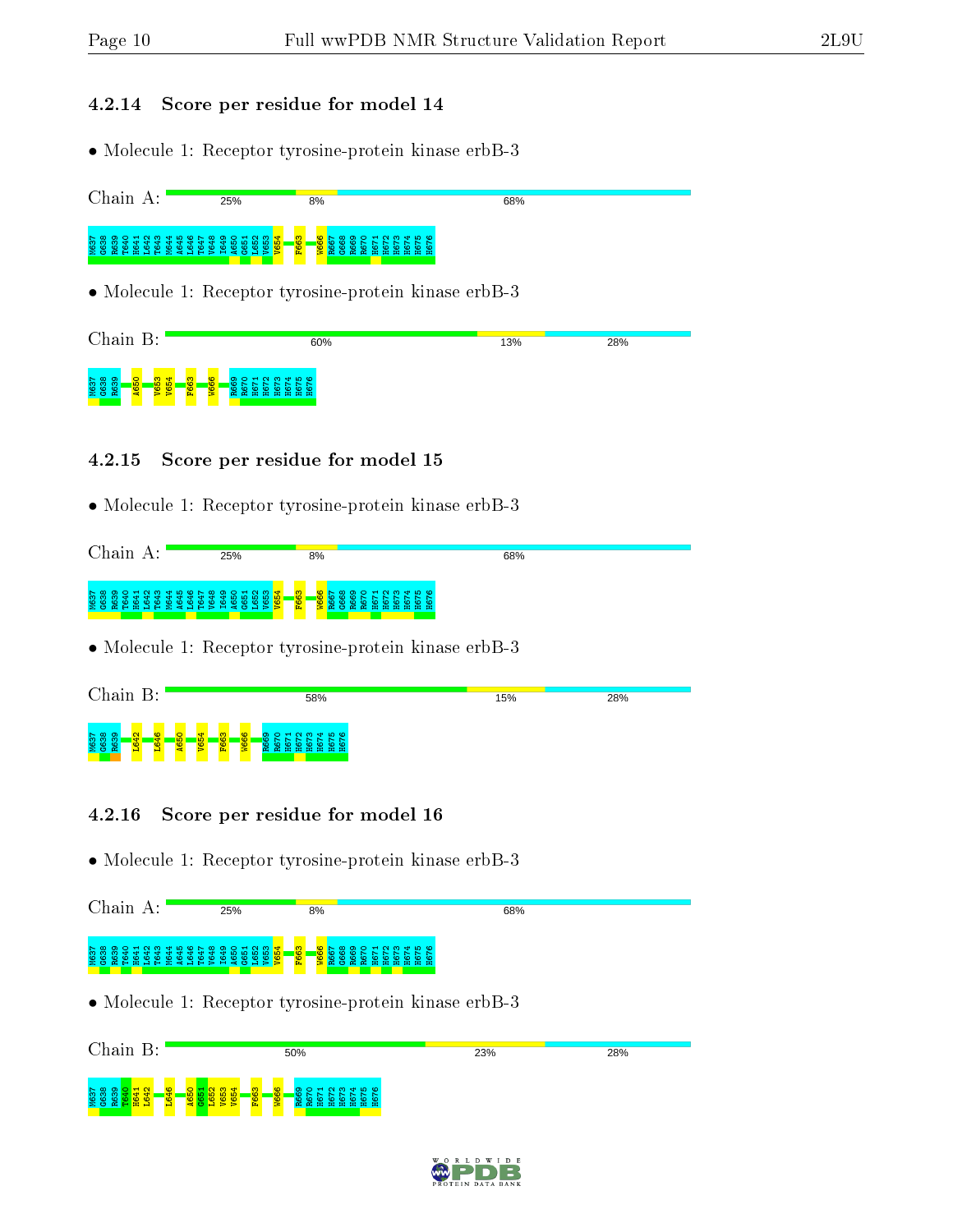#### 4.2.17 Score per residue for model 17

• Molecule 1: Receptor tyrosine-protein kinase erbB-3

| Chain A:                                                                       | 25%                                                                                                    | 8%                                                                                                                                                                            | 68% |
|--------------------------------------------------------------------------------|--------------------------------------------------------------------------------------------------------|-------------------------------------------------------------------------------------------------------------------------------------------------------------------------------|-----|
| <b>88</b><br>੩<br>₩<br>ਚਾਂ<br>ਚਾ<br>÷<br>e.<br>999<br>88<br>g.<br>圈<br>္ထ<br>옾 | <u> 않않</u><br><b>S</b><br>룹<br>န္တ<br>앟<br>அ<br>¥<br>G<br>೪ ೪<br>္ထ<br>2<br>99<br>8<br>$\circ$ $\circ$ | $\frac{3}{6}$<br>$\infty$<br>- ਚਾ<br>ഗ ശ<br>$\sigma$<br>⌒<br>$\pm$<br>$\sim$<br>ത<br>$\circ$<br>~<br>¢<br>ρą<br>留<br>曽<br>留<br>留<br>£Θ<br>留<br>ၛၟ<br><u>يو</u><br>æ<br>æ<br>æ |     |
| .<br>the contract of the contract of the                                       | $\overline{\phantom{a}}$                                                                               | .<br>the contract of the contract of the contract of the contract of the contract of the contract of the contract of<br>$\sim$                                                | .   |

• Molecule 1: Receptor tyrosine-protein kinase erbB-3

| Chain                |   | ᇋ.                 |                  |    |                        |                    | 58%                                       | 15% | 28% |
|----------------------|---|--------------------|------------------|----|------------------------|--------------------|-------------------------------------------|-----|-----|
|                      |   |                    |                  |    |                        |                    |                                           |     |     |
| N637<br>C638<br>R639 | ₩ | <b>T</b><br>$\sim$ | 0<br>ு<br>$\sim$ | 54 | <u>ී ස</u><br><b>P</b> | ¢<br><b>O</b><br>Ø | <u> ഗ</u> ഗ<br>÷<br>m<br>旨<br>噐<br>邕<br>е |     |     |

#### 4.2.18 Score per residue for model 18

• Molecule 1: Receptor tyrosine-protein kinase erbB-3

| $\sim$<br>л. | 25% | 8%                                                                                                               | 68%       |  |
|--------------|-----|------------------------------------------------------------------------------------------------------------------|-----------|--|
|              |     | ത<br><b>OOHNM456</b><br><b>∞</b><br><b>CON</b><br>$8^{\circ}$<br>b.<br>œ<br>œ<br><b>COL</b><br>- 33<br>a sa<br>æ | <b>PO</b> |  |

• Molecule 1: Receptor tyrosine-protein kinase erbB-3

| Chain<br>B:                                                                                                                     | 58%                                                                                                                                   | 15% | 28% |
|---------------------------------------------------------------------------------------------------------------------------------|---------------------------------------------------------------------------------------------------------------------------------------|-----|-----|
| M637<br>G638<br>R639<br>F663<br>ന<br>₩<br>$\sim$ $-$<br>$\sim$<br><u> က</u> က<br>8<br><b>B</b><br>꼶<br>œ.<br>$\Rightarrow$<br>- | <b>O</b><br>1 N M <del>4</del> 10 10<br>$\Omega$ $\Omega$ $\overline{H}$<br>$\frac{1}{66}$<br>۰œ<br>÷<br>画<br>÷<br>ш<br>--<br>囯<br>., |     |     |

#### 4.2.19 Score per residue for model 19

• Molecule 1: Receptor tyrosine-protein kinase erbB-3

| Chain A: | 23%                                                                                                                  | 10%                                                                                              | 68%           |
|----------|----------------------------------------------------------------------------------------------------------------------|--------------------------------------------------------------------------------------------------|---------------|
|          |                                                                                                                      | ത<br><b>ONBOOTNET</b><br><b>O</b><br>$\omega$ $\omega$<br><b>TO</b><br><b>Dr.</b><br><b>B</b> of |               |
| .        | .<br>the contract of the contract of the contract of the contract of the contract of the contract of the contract of | .<br>$\sim$ $\sim$ $\sim$ $\sim$                                                                 | $\sim$ $\sim$ |

| Chain B:                                                                                                                                                                                               | 55%                                                                                                                               | 18% | 28% |
|--------------------------------------------------------------------------------------------------------------------------------------------------------------------------------------------------------|-----------------------------------------------------------------------------------------------------------------------------------|-----|-----|
| <b>1637</b><br>8638<br>889<br>$\mathbf{e}$<br><u>ത</u><br>$\sim$<br><b>PH</b> P<br>$\sim$ $\sim$<br>v <sub>65</sub><br><mark>ទី ទី</mark><br>iō io<br>v <sub>65</sub><br>$\mathbf{S}$<br>$\frac{8}{5}$ | $8^{\circ}$<br>$\sigma$ and $\sigma$<br>്ന<br>$\circ$ $\cdot$<br>$\sim$<br>െ<br>ဖ<br>9<br>留<br>畠<br>留<br>- 음 음<br>ူမှု<br>c<br>φ. |     |     |

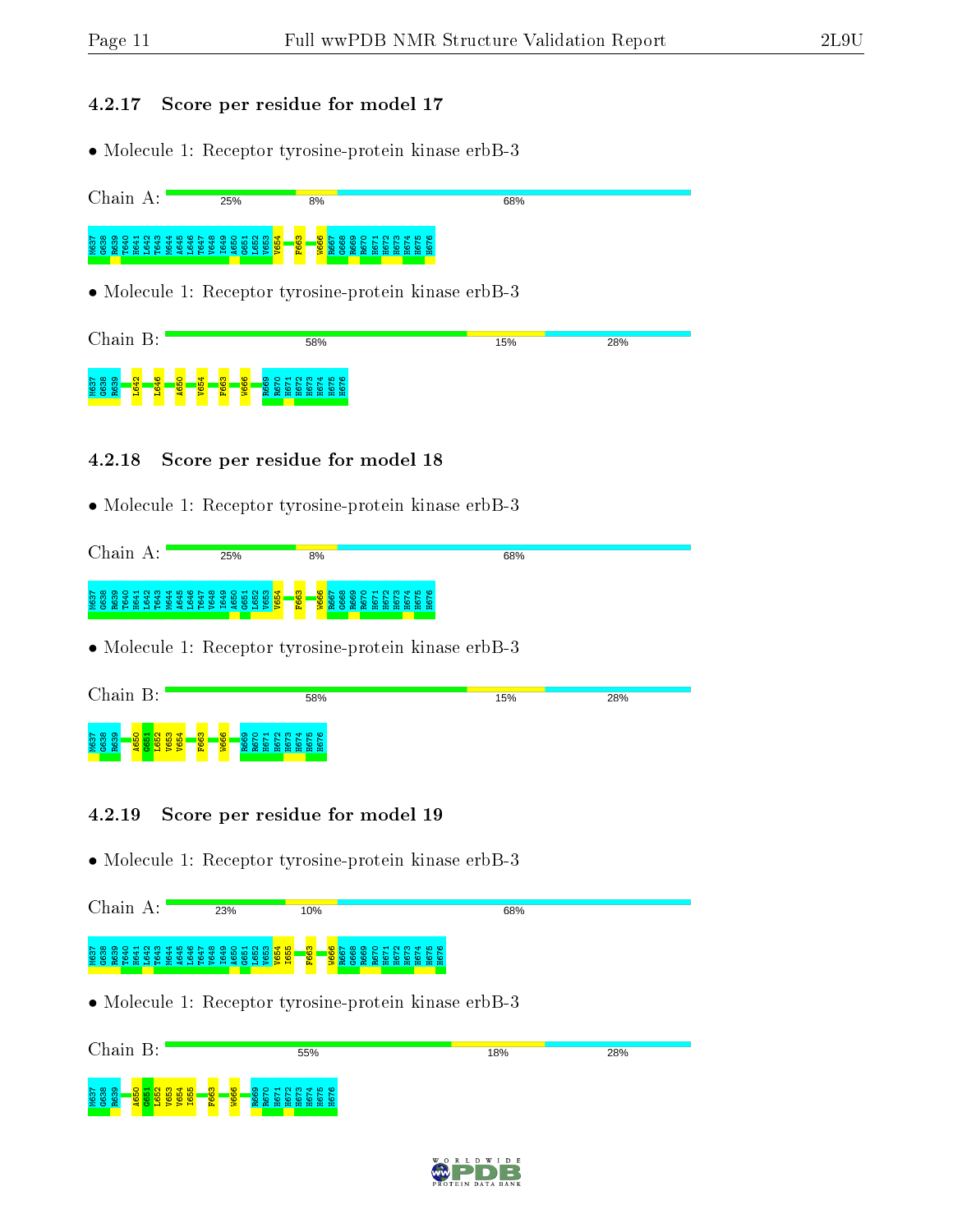#### 4.2.20 Score per residue for model 20

• Molecule 1: Receptor tyrosine-protein kinase erbB-3

Chain A: 25%  $8%$ 68% **838 SEB 384**<br>2008 SEB 384<br>2009 SEB 34 L646 T647 V648 I649 A650 G651 L652 V653 V654 F663 <mark>ଜ୍ଞର</mark>େ 868<br>8672<br>868 H674<br>868 H674<br>868

• Molecule 1: Receptor tyrosine-protein kinase erbB-3

Chain B: 53% 20% **28%** 8637<br>T638 L646 A650 V653 V654 F663 W666 86<br>BCZ 22<br>BCZ 22 34<br>BCZ 34<br>BCZ 34

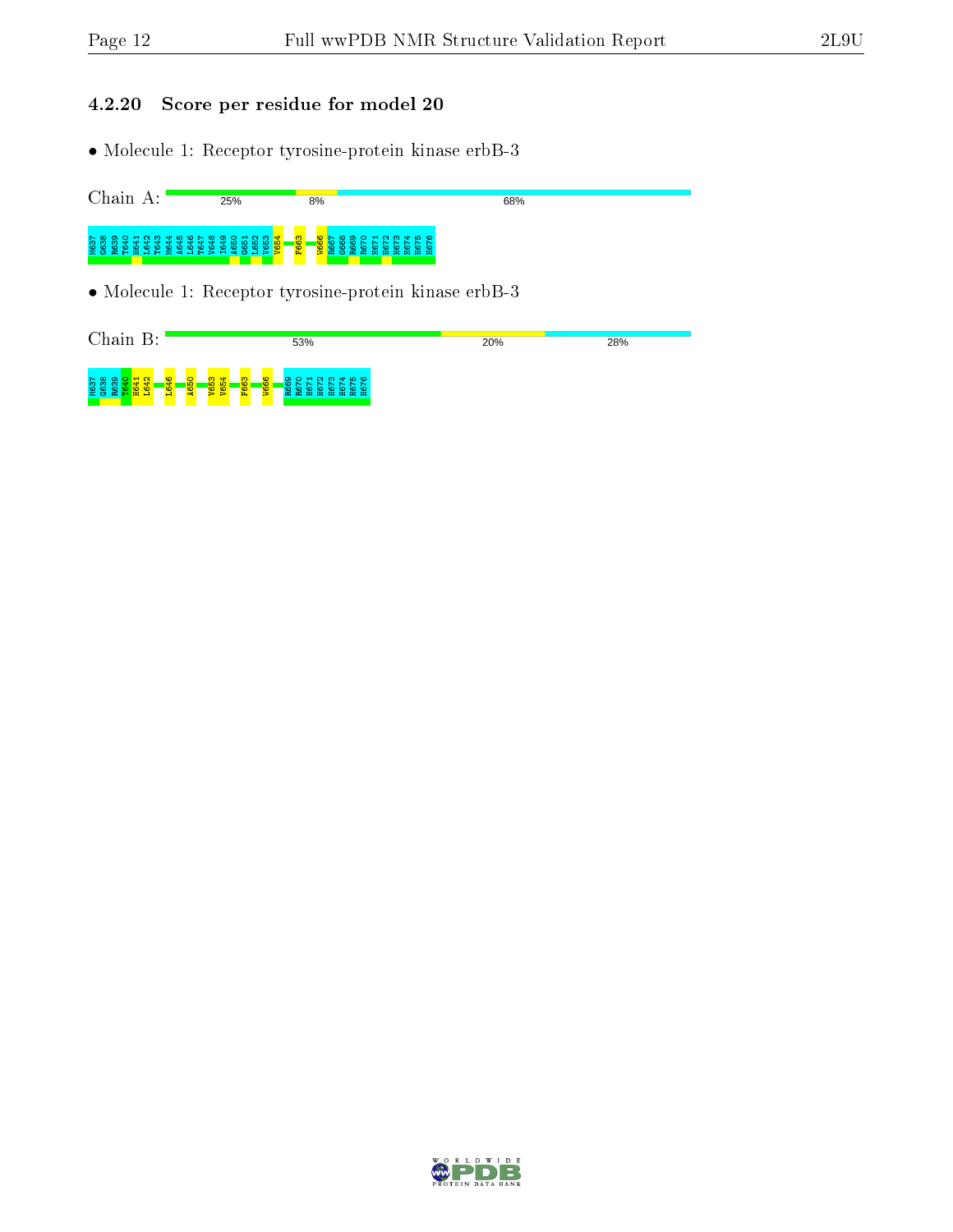# 5 Refinement protocol and experimental data overview  $\binom{1}{k}$

The models were refined using the following method: *simulated annealing*.

Of the 200 calculated structures, 20 were deposited, based on the following criterion: target function.

The following table shows the software used for structure solution, optimisation and refinement.

| $\mid$ Software name $\mid$ Classification $\mid$ Version $\mid$ |            |      |
|------------------------------------------------------------------|------------|------|
| L CYANA                                                          | refinement | -3 Q |

The following table shows chemical shift validation statistics as aggregates over all chemical shift files. Detailed validation can be found in section [7](#page-16-0) of this report.

| Chemical shift file(s)                       | input cs.cif |
|----------------------------------------------|--------------|
| Number of chemical shift lists               |              |
| Total number of shifts                       | 526          |
| Number of shifts mapped to atoms             | 526          |
| Number of unparsed shifts                    |              |
| Number of shifts with mapping errors         |              |
| Number of shifts with mapping warnings       |              |
| Assignment completeness (well-defined parts) |              |

No validations of the models with respect to experimental NMR restraints is performed at this time.

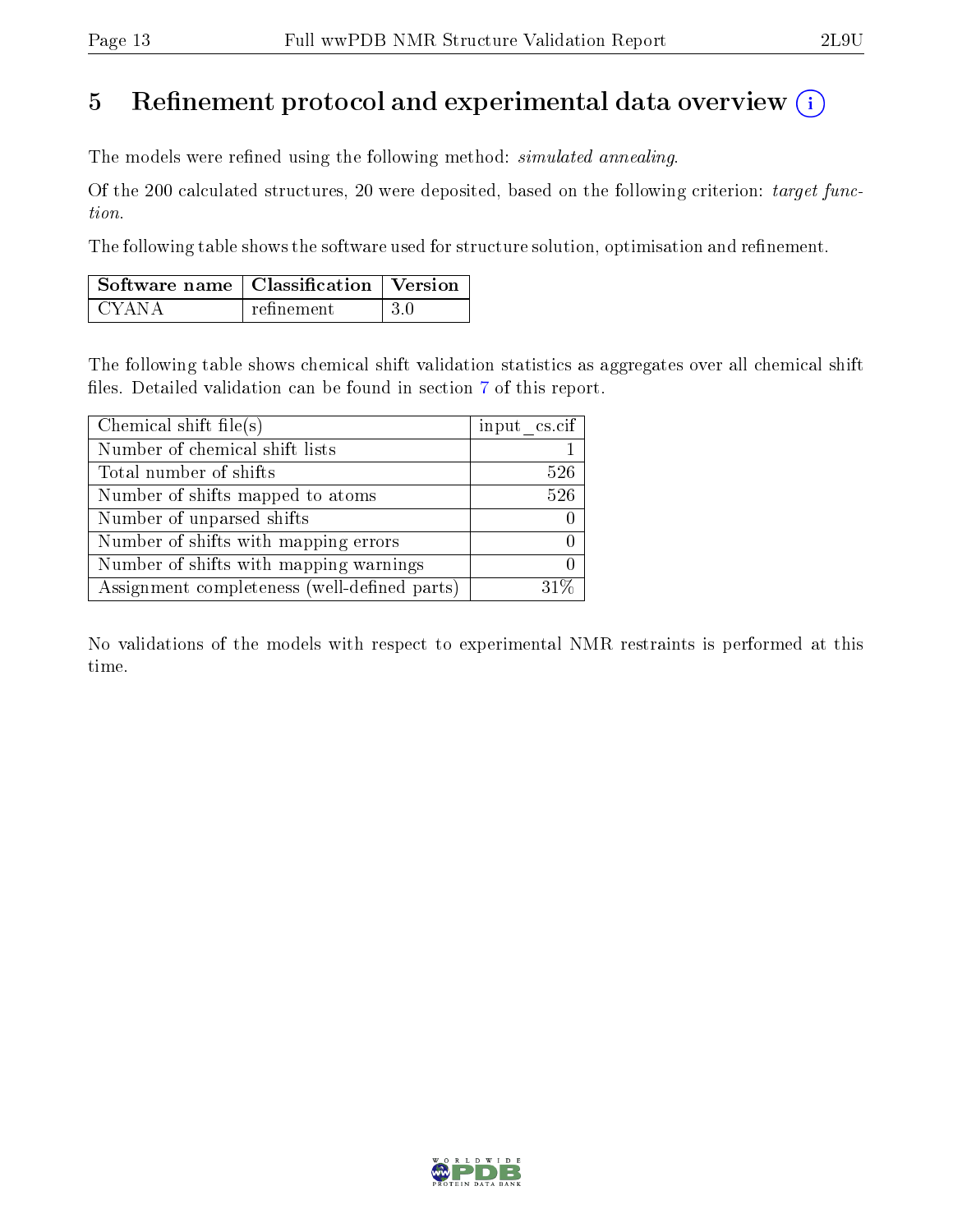# 6 Model quality  $(i)$

# 6.1 Standard geometry  $(i)$

There are no covalent bond-length or bond-angle outliers.

There are no bond-length outliers.

There are no bond-angle outliers.

There are no chirality outliers.

There are no planarity outliers.

# 6.2 Too-close contacts  $(i)$

In the following table, the Non-H and H(model) columns list the number of non-hydrogen atoms and hydrogen atoms in each chain respectively. The H(added) column lists the number of hydrogen atoms added and optimized by MolProbity. The Clashes column lists the number of clashes averaged over the ensemble.

| Mol |      | Chain   Non-H   $H(model)$   $H(added)$   Clashes |      |    |
|-----|------|---------------------------------------------------|------|----|
|     | 110  |                                                   |      |    |
|     | 224  | 238                                               | 238  |    |
|     | 6680 | 6960                                              | 6960 | 35 |

The all-atom clashscore is defined as the number of clashes found per 1000 atoms (including hydrogen atoms). The all-atom clashscore for this structure is 3.

All unique clashes are listed below, sorted by their clash magnitude.

| Atom-1                                    | Atom-2                              | $Clash(\AA)$ | Distance(A) | Models |       |
|-------------------------------------------|-------------------------------------|--------------|-------------|--------|-------|
|                                           |                                     |              |             | Worst  | Total |
| 1.B.650 ALA                               | 1:B:654:VAL:HG23                    | 0.57         | 1.99        | 15     | 20    |
| $1 \cdot B \cdot 652 \cdot L \cdot H$ $A$ | 1 B 655 IL E HD12.                  | 0.52         | 1.81        |        |       |
| 1.B.642 LEU O                             | $1: B:646: \text{LEU}: \text{HD}12$ | 0.41         | 2.15        | 15     |       |

# 6.3 Torsion angles  $(i)$

#### 6.3.1 Protein backbone (i)

In the following table, the Percentiles column shows the percent Ramachandran outliers of the chain as a percentile score with respect to all PDB entries followed by that with respect to all NMR entries. The Analysed column shows the number of residues for which the backbone conformation was analysed and the total number of residues.

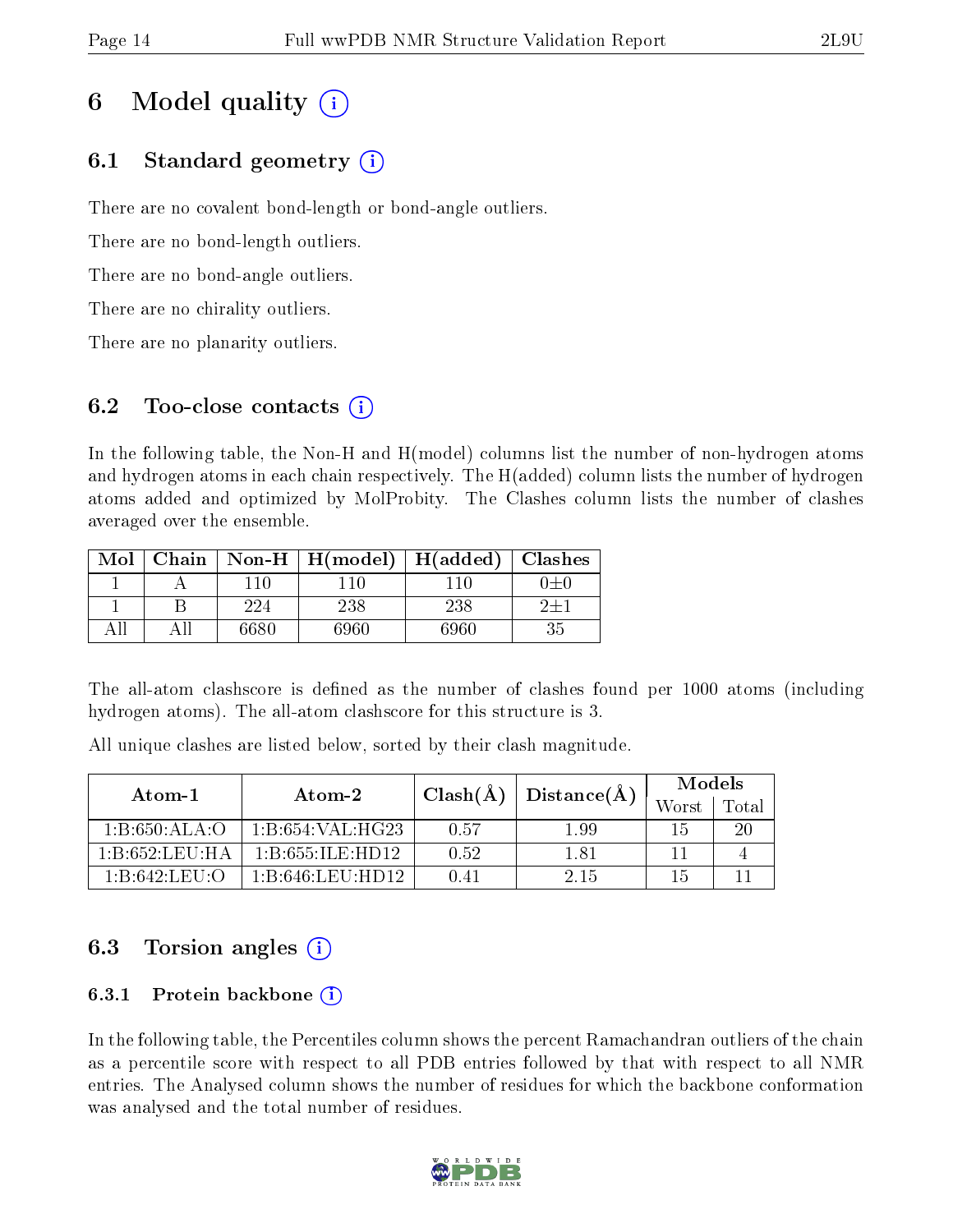| Mol | Chain | Analysed         | Favoured                                                                   | Allowed                                 | Outliers | Percentiles                  |                     |
|-----|-------|------------------|----------------------------------------------------------------------------|-----------------------------------------|----------|------------------------------|---------------------|
|     |       | $13/40$ $(32\%)$ | $13\pm0$ (100 $\pm0\%$ )   0 $\pm0$ (0 $\pm0\%$ )   0 $\pm0$ (0 $\pm0\%$ ) |                                         |          | $\mid$ 100 $\mid$ 100 $\mid$ |                     |
|     |       | 29/40(72%)       | $28\pm0$ (97 $\pm1\%$ )                                                    | $1\pm0$ $(3\pm1\%)$ $0\pm0$ $(0\pm0\%)$ |          | $\vert$ 100 $\vert$ $\vert$  | $\vert$ 100 $\vert$ |
| All | All   | 840/1600(52%)    | 821 (98%)                                                                  | $19(2\%)$                               | $0(0\%)$ | 100 <sub>1</sub>             | 100                 |

There are no Ramachandran outliers.

#### 6.3.2 Protein sidechains  $\hat{1}$

In the following table, the Percentiles column shows the percent sidechain outliers of the chain as a percentile score with respect to all PDB entries followed by that with respect to all NMR entries. The Analysed column shows the number of residues for which the sidechain conformation was analysed and the total number of residues.

| Mol | Chain | Analysed         | Rotameric            | Outliers                 | Percentiles           |  |
|-----|-------|------------------|----------------------|--------------------------|-----------------------|--|
|     |       | $11/33$ (33\%)   | $9\pm0$ $(82\pm0\%)$ | $2\pm0$ (18 $\pm0\%$ )   | $\vert$ 37            |  |
|     | B     | $23/33$ (70\%)   | $21\pm0.90\pm2\%$    | $2\pm 0$ (10 $\pm 2\%$ ) | 12 <sub>1</sub><br>58 |  |
| All | Аll   | $680/1320(52\%)$ | 596 (88%)            | 84 (12%)                 | 50                    |  |

All 5 unique residues with a non-rotameric sidechain are listed below. They are sorted by the frequency of occurrence in the ensemble.

| Mol | Chain | Res | Type       | Models (Total) |
|-----|-------|-----|------------|----------------|
|     |       | 663 | <b>PHE</b> | 20             |
|     |       | 666 | <b>TRP</b> | 20             |
|     |       | 663 | <b>PHE</b> | 20             |
|     |       | 666 | <b>TRP</b> | 20             |
|     |       | 641 | <b>HIS</b> |                |

#### 6.3.3 RNA  $(i)$

There are no RNA molecules in this entry.

### 6.4 Non-standard residues in protein, DNA, RNA chains (i)

There are no non-standard protein/DNA/RNA residues in this entry.

#### 6.5 Carbohydrates  $(i)$

There are no carbohydrates in this entry.

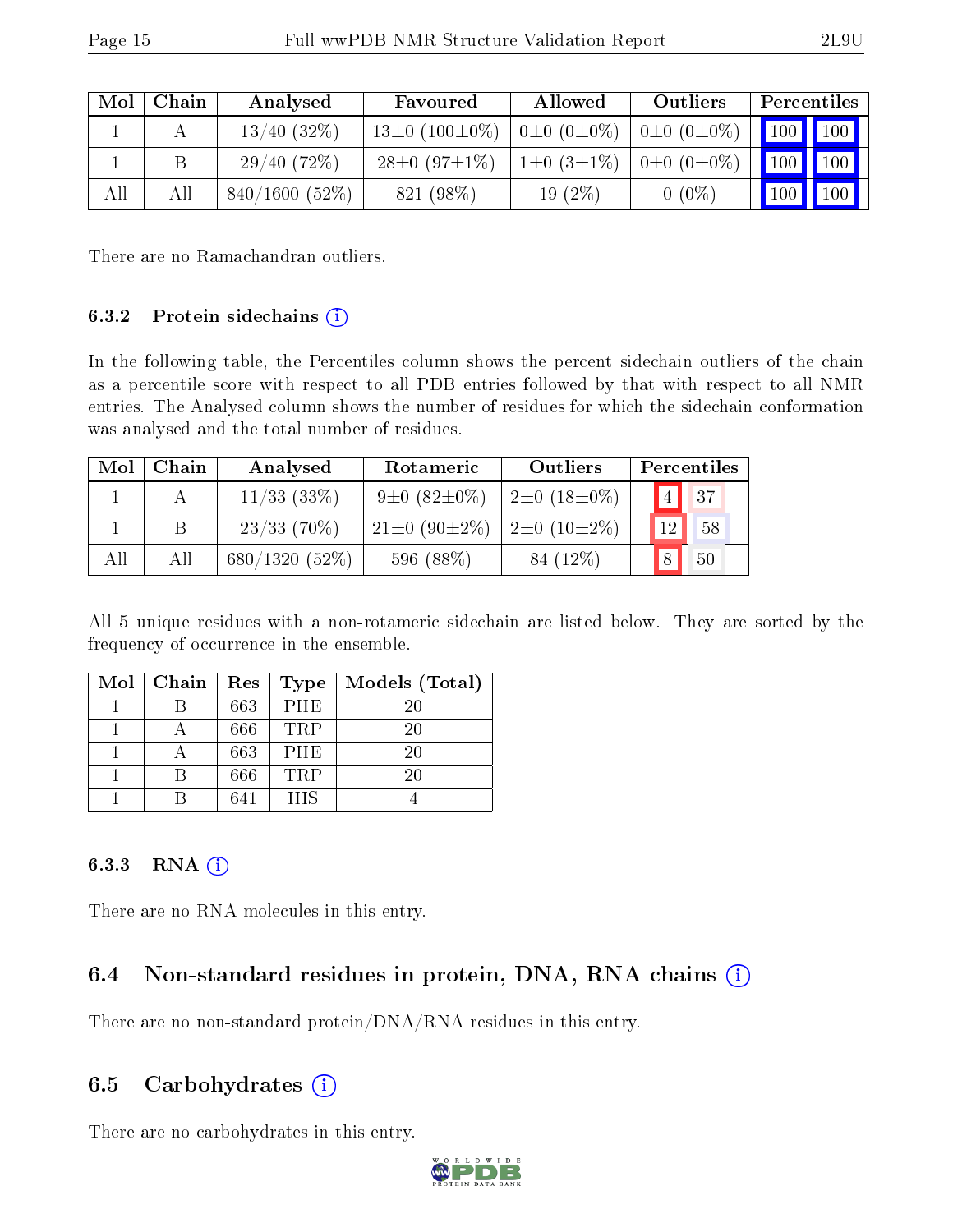# 6.6 Ligand geometry  $(i)$

There are no ligands in this entry.

# 6.7 [O](https://www.wwpdb.org/validation/2017/NMRValidationReportHelp#nonstandard_residues_and_ligands)ther polymers (i)

There are no such molecules in this entry.

# 6.8 Polymer linkage issues (i)

There are no chain breaks in this entry.

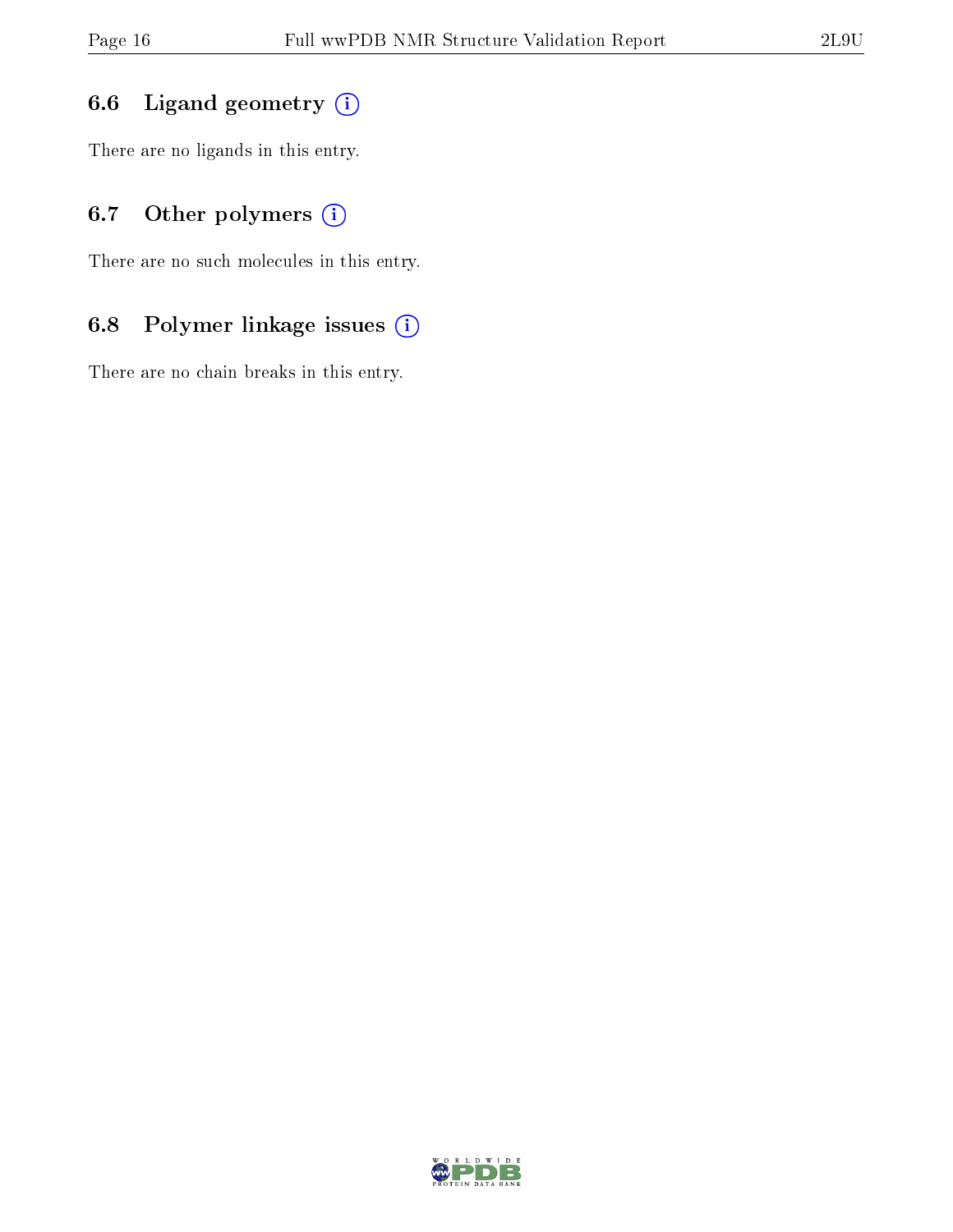# <span id="page-16-0"></span>7 Chemical shift validation  $\left( \begin{array}{c} \overline{1} \end{array} \right)$

The completeness of assignment taking into account all chemical shift lists is 31% for the welldefined parts and  $43\%$  for the entire structure.

# 7.1 Chemical shift list 1

File name: input\_cs.cif

Chemical shift list name: *chemical\_shift\_reference\_1* 

### 7.1.1 Bookkeeping (i)

The following table shows the results of parsing the chemical shift list and reports the number of nuclei with statistically unusual chemical shifts.

| Total number of shifts                  | 526 |
|-----------------------------------------|-----|
| Number of shifts mapped to atoms        | 526 |
| Number of unparsed shifts               |     |
| Number of shifts with mapping errors    |     |
| Number of shifts with mapping warnings  |     |
| Number of shift outliers (ShiftChecker) |     |

#### 7.1.2 Chemical shift referencing  $(i)$

The following table shows the suggested chemical shift referencing corrections.

| <b>Nucleus</b>     |    | # values   Correction $\pm$ precision, ppm | Suggested action        |
|--------------------|----|--------------------------------------------|-------------------------|
| $^{13}C_{\alpha}$  |    | $-0.83 \pm 0.15$                           | Should be applied       |
| ${}^{13}C_{\beta}$ | 34 | $0.29 \pm 0.10$                            | None needed $(0.5 ppm)$ |
| $13\text{C}$       | 39 | $-0.09 \pm 0.09$                           | None needed $(0.5 ppm)$ |
| $15\,\mathrm{N}$   |    | $0.32 \pm 0.35$                            | None needed $(0.5 ppm)$ |

#### 7.1.3 Completeness of resonance assignments  $(i)$

The following table shows the completeness of the chemical shift assignments for the well-defined regions of the structure. The overall completeness is 31%, i.e. 159 atoms were assigned a chemical shift out of a possible 516. 3 out of 11 assigned methyl groups (LEU and VAL) were assigned stereospecifically.

|           | Total             | 11          | $13\,$ $\sim$ | $15\mathbf{N}$ |
|-----------|-------------------|-------------|---------------|----------------|
| Backbone  | $65/210$ $(31\%)$ | 26/84(31%)  | 26/84(31%)    | 13/42(31%)     |
| Sidechain | $63/223$ $(28\%)$ | 37/128(29%) | 26/92(28%)    | $0/3$ (0%)     |

Continued on next page...